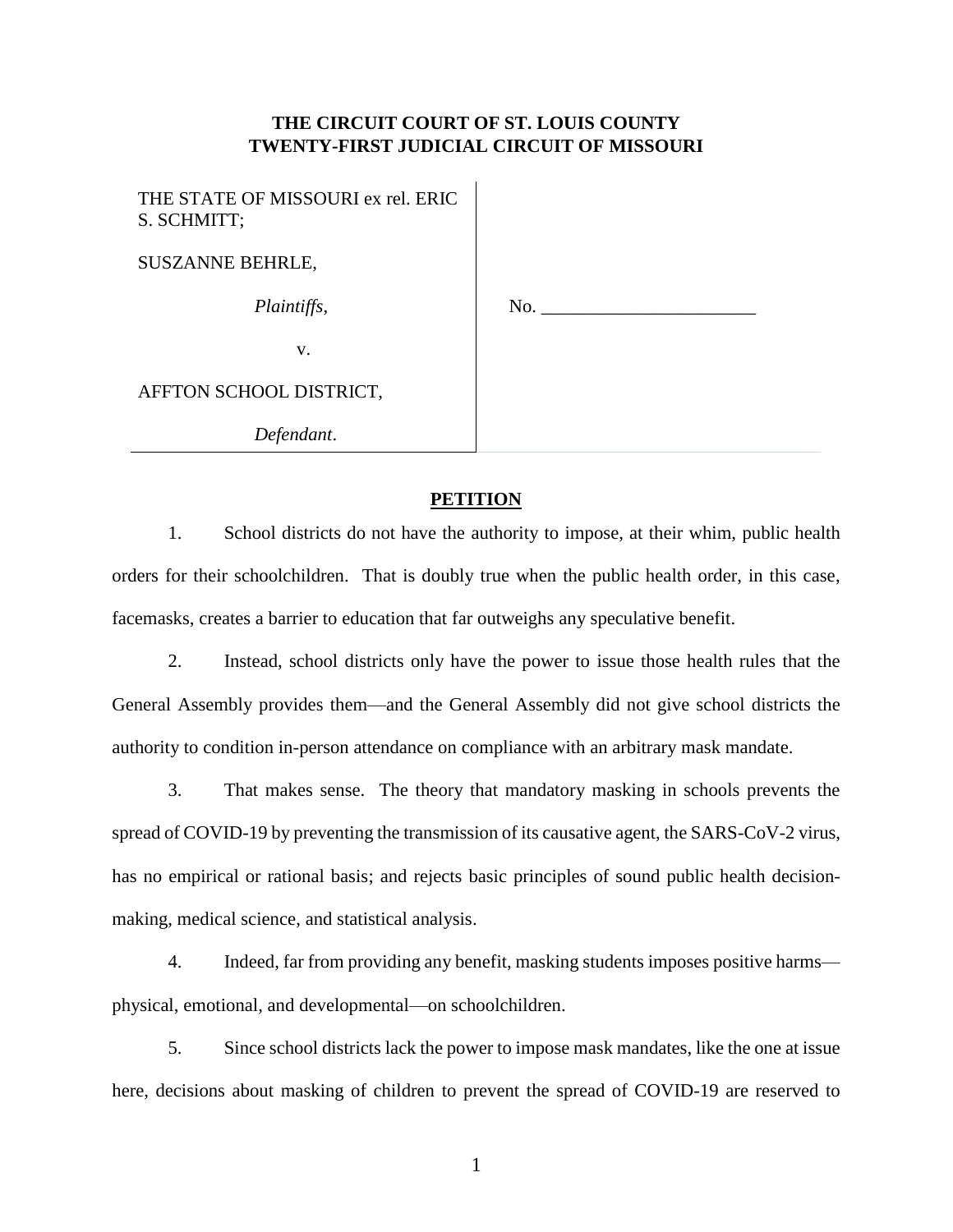parents. That follows from the fundamental truth that "[t]he child is not the mere creature of the state; those who nurture him and direct his destiny have the right, coupled with the high duty, to recognize and prepare him for additional obligations." *Pierce v. Soc'y of the Sisters of the Holy Name of Jesus & Mary*, 268 U.S. 510, 535 (1925).

6. Missouri Attorney General Eric S. Schmitt seeks to protect the welfare of Missouri's children and the liberty and constitutional rights of the people of Missouri.

7. Attorney General Schmitt brings this action to prevent unlawful, unconstitutional, arbitrary, capricious, and unreasonable conduct by the Defendant.

8. Plaintiff Suszanne Behrle is a parent of children who attend schools in Defendant District. She brings this action to protect her children from the District's unlawful mask mandate and to vindicate her rights as a taxpayer.

#### **JURISDICTION AND VENUE**

9. This Court has jurisdiction under Mo. Const. art V, § 14(a), § 527.010, RSMo, *et seq.*, § 536.150, RSMo, § 536.050, RSMo., and other applicable law.

10. Venue is proper in this Court under §§ 508.010.2(2) and 508.050, RSMo.

#### **PARTIES**

11. Plaintiff State of Missouri is a sovereign State of the United States of America.

12. Eric S. Schmitt is the 43rd Attorney General of the State of Missouri. Attorney General Schmitt is authorized to "institute, in the name and on the behalf of the state, all civil suits and other proceedings at law or in equity requisite or necessary to protect the rights and interests of the state, and enforce any and all rights, interests or claims against any and all persons, firms or corporations in whatever court or jurisdiction such action may be necessary; and he may also appear and interplead, answer or defend, in any proceeding or tribunal in which the state's interests are involved." § 27.060, RSMo.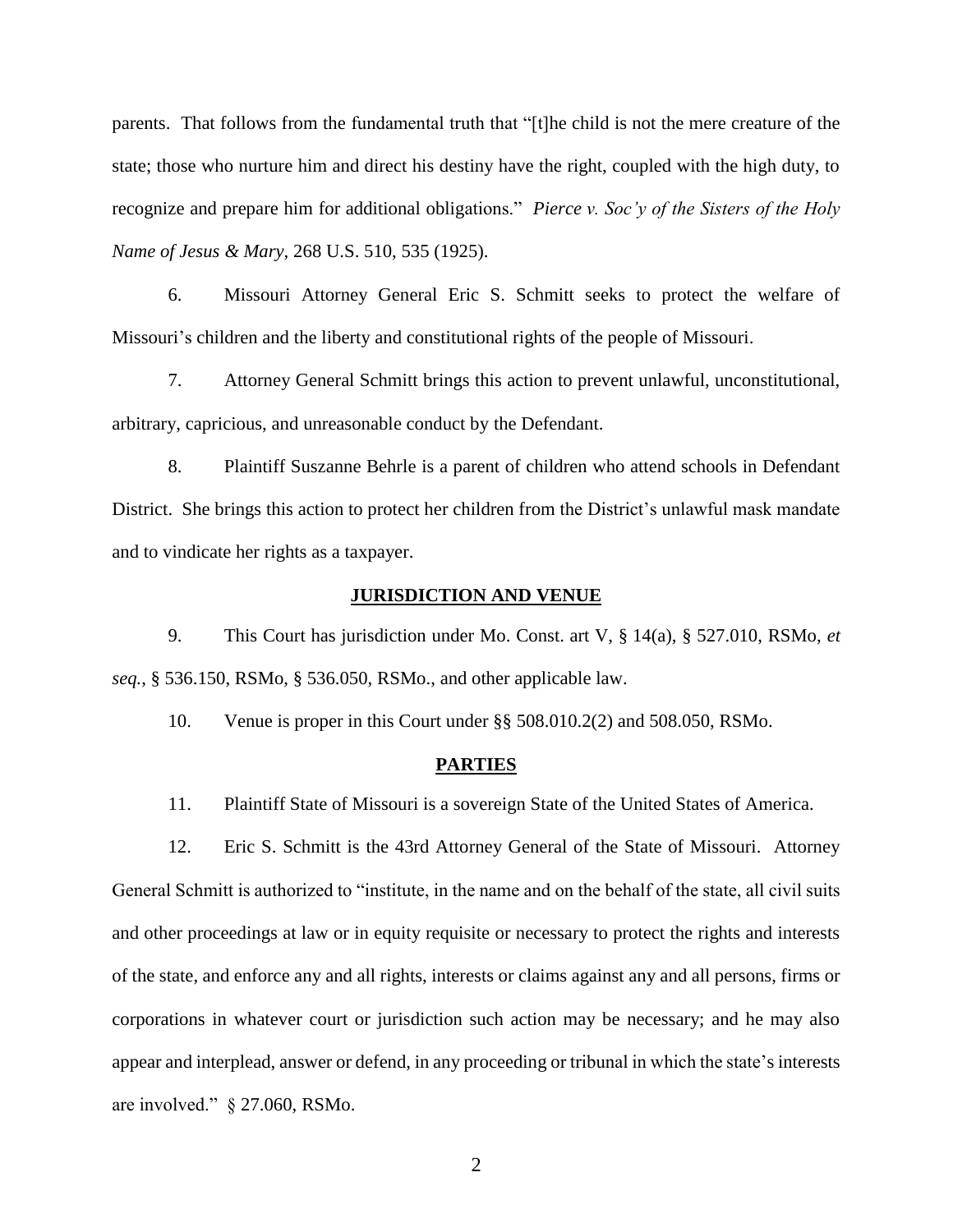13. Attorney General Schmitt sues to vindicate Missouri's sovereign interest in controlling the exercise of sovereign power over individuals and entities within its borders; Missouri's sovereign interest in ensuring the enforcement of Missouri law within Missouri's borders; and Missouri's quasi-sovereign and *parens patriae* interest in the freedom, health, and physical, psychological, educational, and economic well-being of a significant segment of its populace. This interest includes, but is not limited to, preventing the spread of the COVID-19 virus within the State as well as protecting the health and welfare of the State's residents from arbitrary, capricious, unreasonable, unlawful, and ultimately harmful public health policies.

14. Attorney General Schmitt sues to vindicate Missouri's sovereign interest in ensuring that its political subdivisions do not exercise authority vested in them under State law in a fashion that violates the Missouri Constitution or Missouri law.

15. Attorney General Schmitt sues to vindicate Missouri's interest in ensuring that the children of the State receive an appropriate education.

16. Plaintiff Suszanne Behrle is a parent whose children attend school in the District. Plaintiff's children are thus subject to the current Mask Mandate and Plaintiff sues to vindicate her interest, as a parent, to prevent her children from being subject to the unlawful and arbitrary mandate.

- 17. Plaintiff Suszanne Behrle also sues as a taxpayer:
	- a. She is a taxpayer in the District.
	- b. On information and belief, the District is expending public funds to implement and to enforce the illegal Mask Mandate. This includes, but is not limited to, expending funds to disseminate information about the Mask Mandate, to enforce the Mask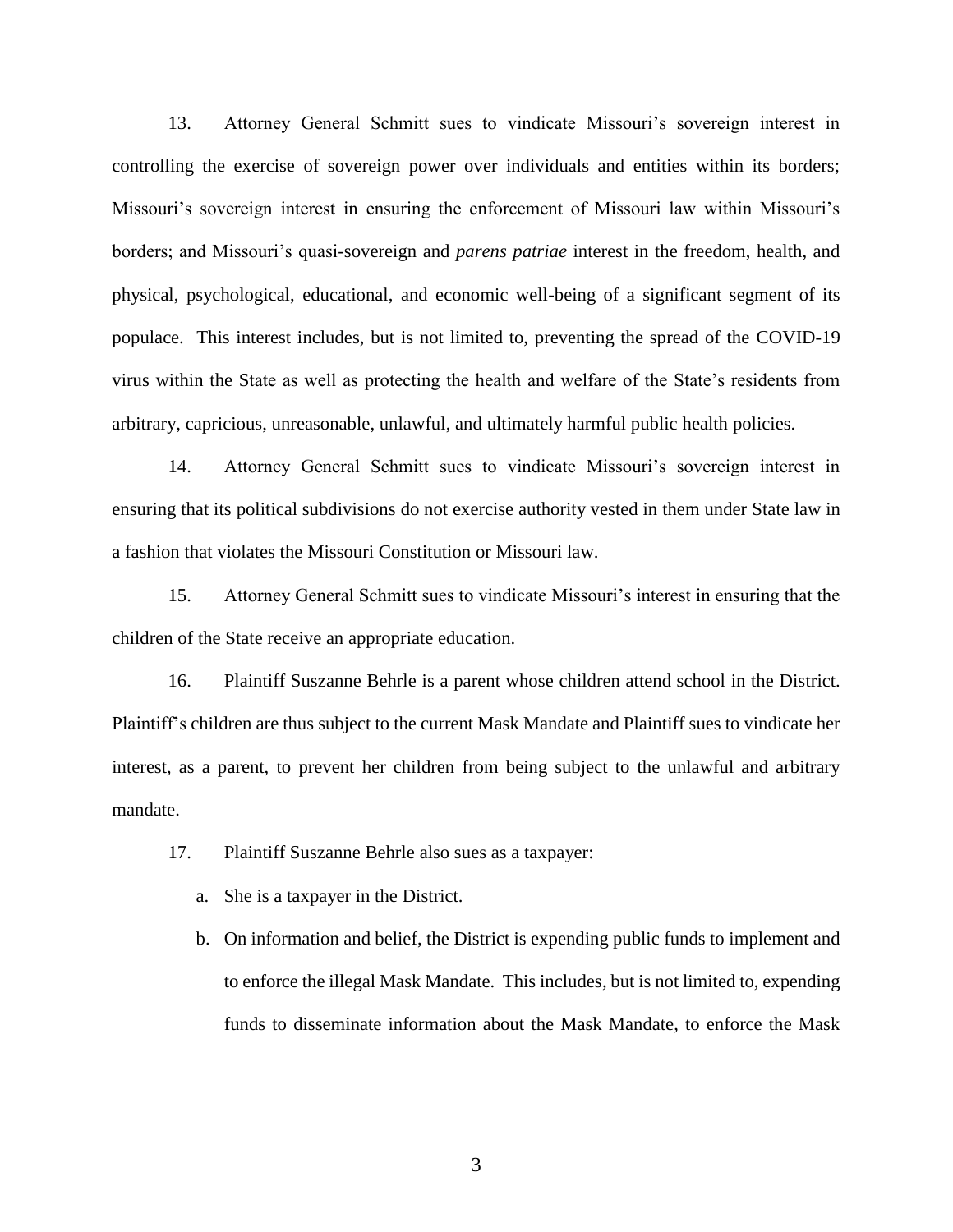Mandate (including by setting up virtual learning to enforce related quarantine rules), and to drum-up public support for the Mask Mandate.

18. Defendant Affton School District is responsible for providing a free, public education to the children within its district. It is a public school district and is a political subdivision of the State of Missouri.

#### **FACTUAL ALLEGATIONS**

19. Plaintiffs incorporate the allegations in all preceding paragraphs by reference.

### **I. The District's mask mandate**

1. On August 3, 2021, the District school board voted to impose a mask mandate on students in the District. Exhibit F at 5, August 3, 2021 Affton Return to Learn; Exhibit E, August 3, 2021 Meeting Minutes ("Original Mask Mandate"). The Original Mask Mandate did not expressly contain an expiration date. Exhibit F.

2. The District school board did not vote on whether to continue the mask mandate within 30 days after August 3, 2021.

3. On December 7, 2021, the District's school board voted to impose a mask mandate on students in the District. Exhibit C at 5, December 7, 2021 Affton Return to Learn; Exhibit D, December 7, 2022 Vote.

4. On January 4, 2022, the District's school board voted to impose a mask mandate on students in the district. Exhibit A at 9, January 4, 2022 Affton Return to Learn; Exhibit B at 2, January 4, 2022 Vote ("Current Mask Mandate").

5. The Current Mask Mandate is currently in force.

6. The Current Mask Mandate does not have an expiration date.

7. The Current Mask Mandate: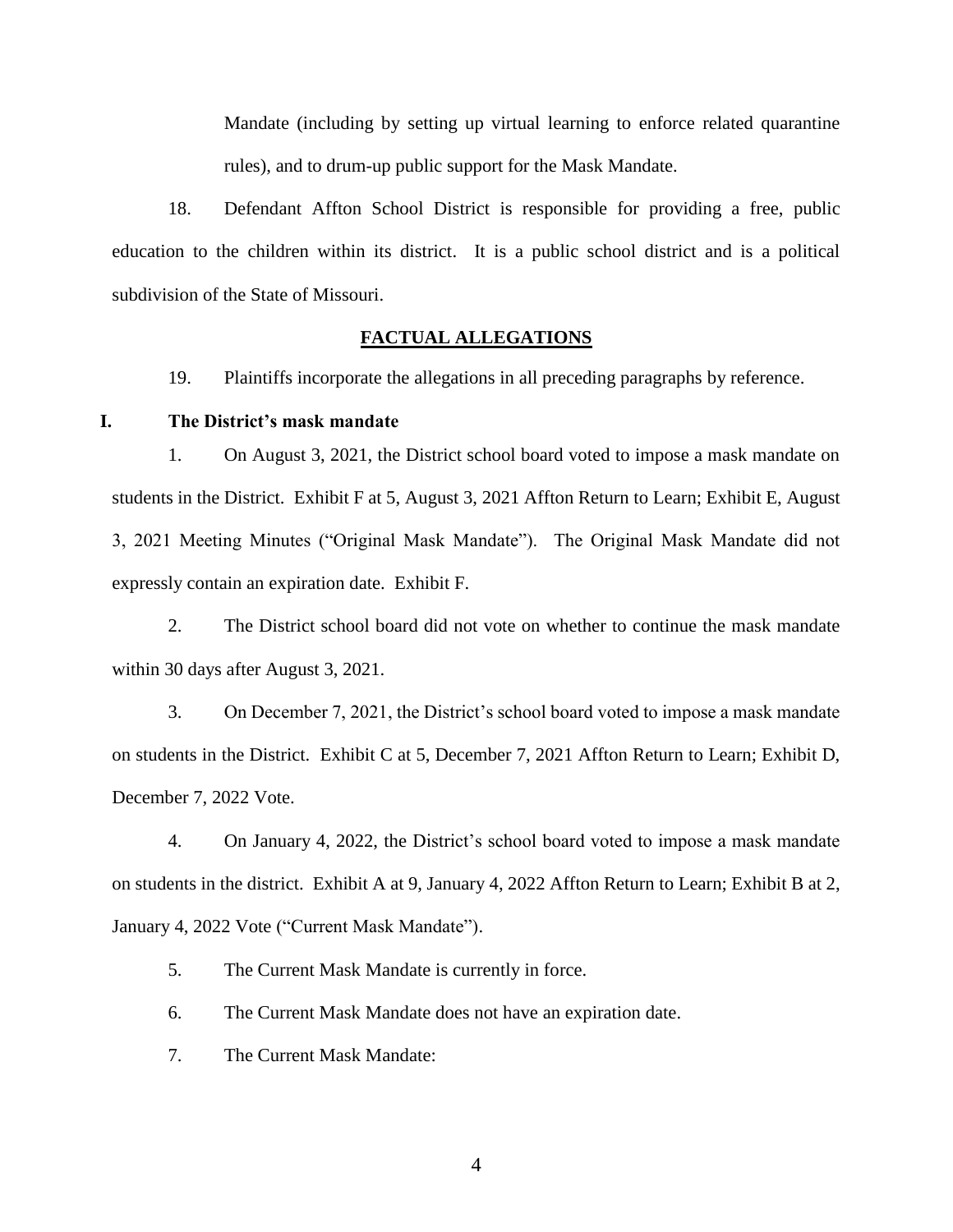- a. requires students wear a face covering, and does not specify what type of mask is required;
- b. requires students to wear a mask while on school property, including when indoors and receiving in person instruction;
- c. has very few, incredibly limited exceptions and does not exempt vaccinated or previously infected students;

8. When the District instituted its Original Mask Mandate, a statewide emergency declaration under Chapter 44 was in effect relating to COVID-19.

9. When the District voted to impose a mask mandate in December, a statewide emergency declaration under Chapter 44 was in effect relating to COVID-19 and Missouri's recovery efforts.

10. Prior to the Current Mask Mandate, the District had imposed similar mask mandates with similar substantive provisions in August and December.

11. The Original Mask Mandate was issued on August 3, 2021 and was not re-approved by the District school board until December 7, 2021. That period exceeds the 30-day limit for such orders set forth in § 67.265.1(1), RSMo.

**II. Public Health Decision-Making**

12. Public health decision-making requires considering a number of factors, some of which are quantitative (*e.g.*, disease severity, characteristics of the virus), some of which are qualitative (*e.g.*, a community's trust in public health officials and anticipated reactions), and some that blend these factors.

13. Public health decision-making recognizes that many public health decisions are made in the absence of complete information, and understands that decisions must be continuously updated in light of new information.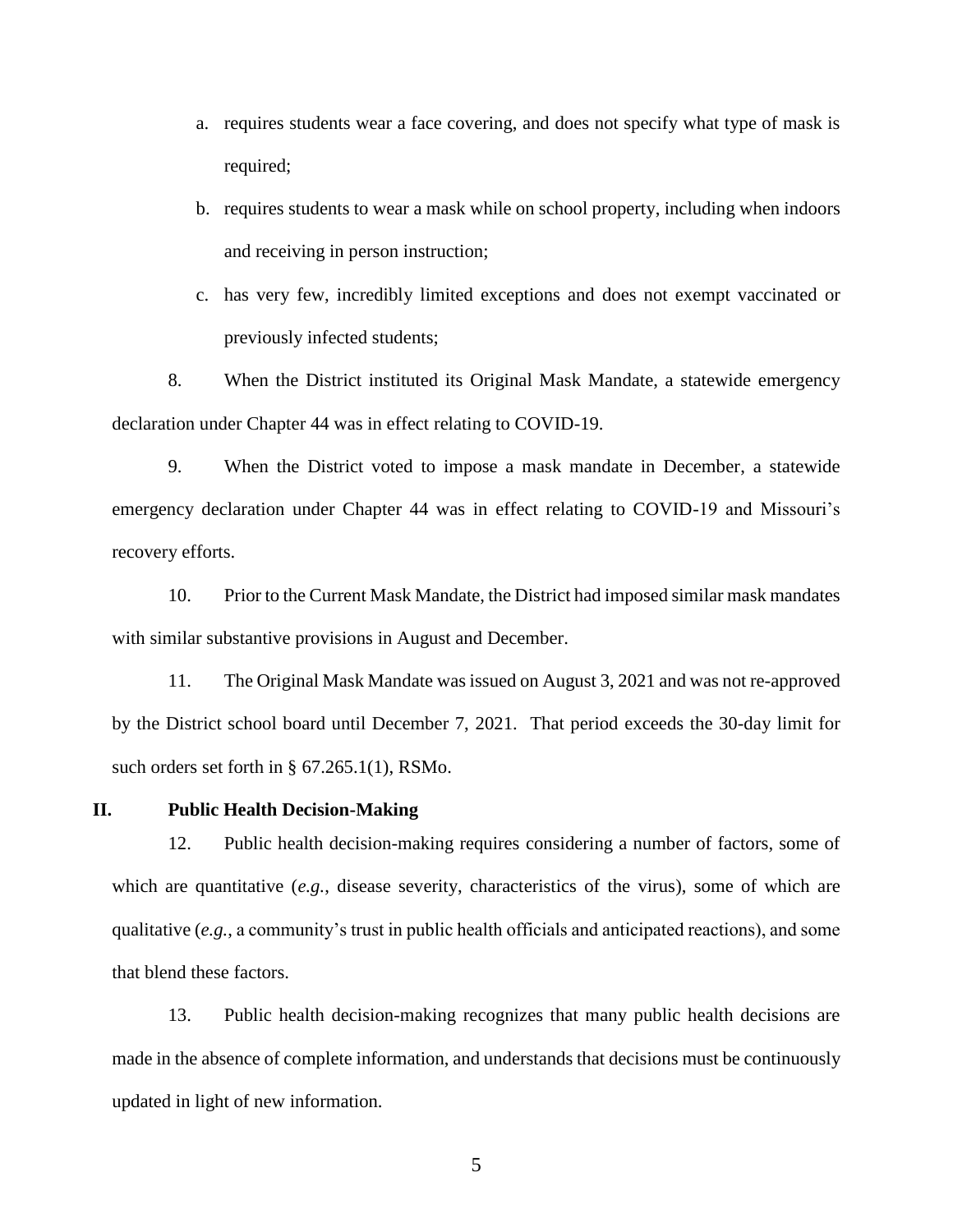14. Public health decision-making understands that public health decisions considers not just the effect of a decision on the transmission of a disease but also the social and economic effects a decision may have on the public at large.

15. In short, rational public health decision-making is a holistic process that requires consideration of innumerable factors, many of which defy ready quantification.

#### **III. SARS-CoV-2 and COVID-19 characteristics**

16. SARS-CoV-2 is a virus that causes COVID-19, which is an influenza-like illness. Like the flu, COVID-19 is a respiratory illness spread primarily through droplets and small, aerosolized particles.

17. COVID-19, as a global pandemic, has affected the entire State of Missouri.

18. The extent of transmission of COVID-19 ebbs and flows based on a number of factors, including seasonality and the presence of new variants of SARS-CoV-2. On information and belief, omicron is the dominant SARS-CoV-2 variant in Missouri.

19. Doctors report that the omicron variant of SARS-CoV-2 appears to be mild and much less virulent than prior variants and the original virus. For example, Dr. Anthony Fauci (director of the National Institute of Allergy and Infectious Diseases) recently commented that "all indications point to a lesser severity of omicron versus delta." Kevin Breuninger, *Fauci Says All Indications Suggest that Omicron is Less Severe Than Delta, But Warns Against Complacency*, CNBC (Dec. 29, 2021), https://cnb.cx/3ru9F4J.

20. Regardless of variant, COVID-19 is not a serious health risk for the vast majority of the population—and especially for children and young adults. Rather, the risk of serious negative health outcomes from COVID-19 goes up with age. Thus, children—especially healthy children—do not face a significant risk of serious illness or death if they catch COVID-19.

21. It is likely that the vast majority of people in Missouri have some form of immunity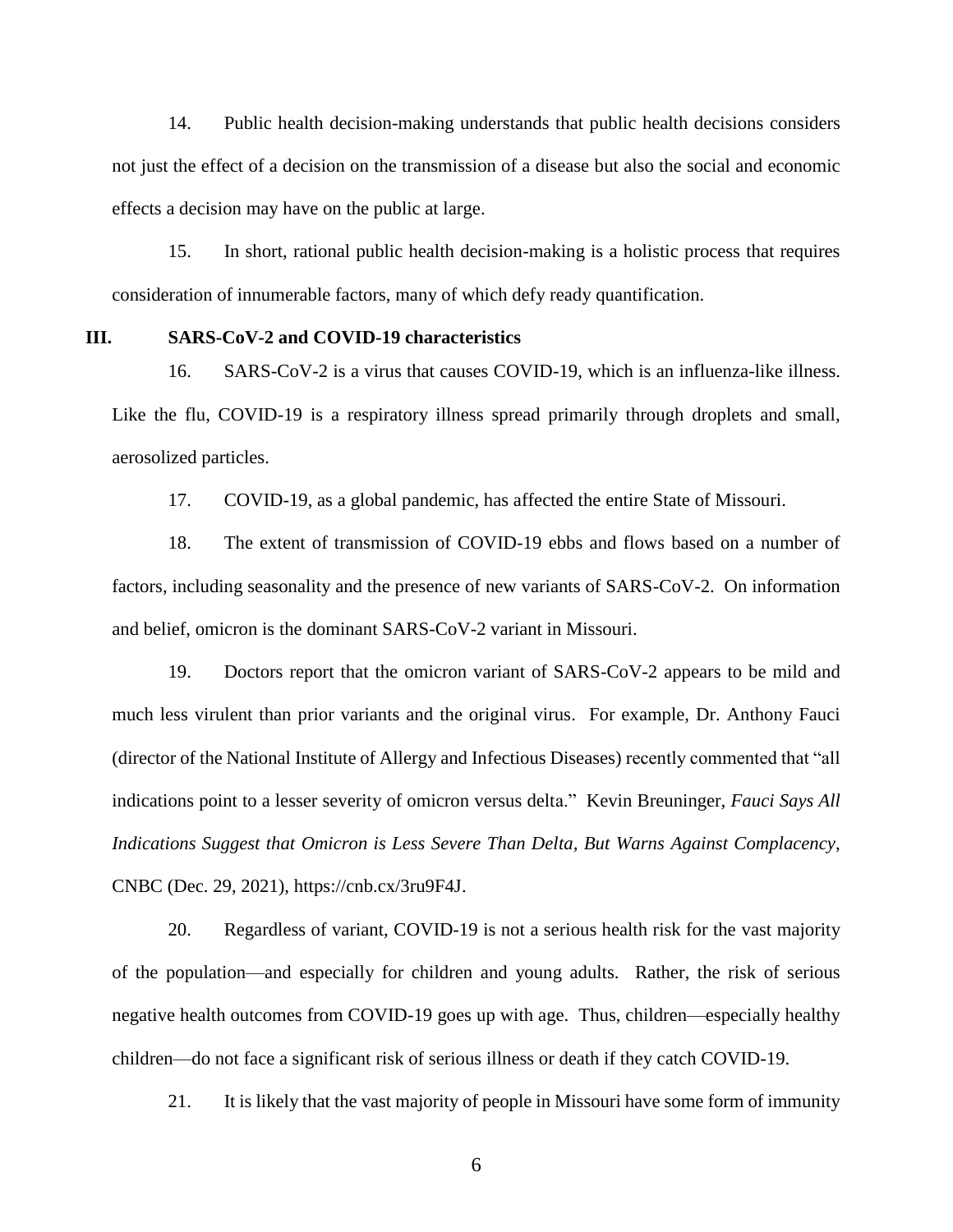to COVID-19 either due to vaccination or prior infection. Current evidence indicates that natural immunity (*i.e.*, immunity from prior infection), is durable and protects against reinfection and severe health outcomes. Current evidence suggests that vaccine-mediated immunity, while inferior to natural immunity, provides protection against severe, negative health outcomes for at least a season.

22. Furthermore, there is no evidence that children drive the spread of COVID-19. Bearing that out is evidence that schools are not sources of COVID-19 transmission/outbreaks in a community, but rather transmission of COVID-19 in school reflects patterns of community transmission.

#### **IV. Masks fail to provide adequate protection and offer a false sense of security.**

23. Doctors appear to agree that it is time to "retire the cloth mask." Former commissioner of the FDA, Dr. Scott Gottlieb, has said, "Cloth masks aren't going to provide a lot of protection, that's the bottom line. This is an airborne illness. We now understand that, and a cloth mask is not going to protect you from a virus that spreads through airborne transmission." Full Transcript: Dr. Scott Gottlieb on 'Face the Nation,' January 2, 2022, CBS NEWS (Jan. 2, 2022), https://cbsn.ws/3558jWB. Indeed even masking advocates admit that "[c]loth masks are little more than facial decorations. There's no place for them in light of Omicron." Kristen Rogers, *Why You Should Upgrade Your Mask As the Omicron Variant Spreads*, CNN HEALTH (Dec. 24, 2021), https://cnn.it/3GL4h3s.

24. That is consistent with the data. Cloth and surgical masks are not effective at preventing the spread of COVID-19. Many studies show no distinguishable difference between places with mask mandates and those without them. And studies claiming that masks are effective at preventing the spread of COVID-19 are generally of poor quality and are unreliable. Indeed, mask wearing may even be counterproductive in preventing the spread of disease.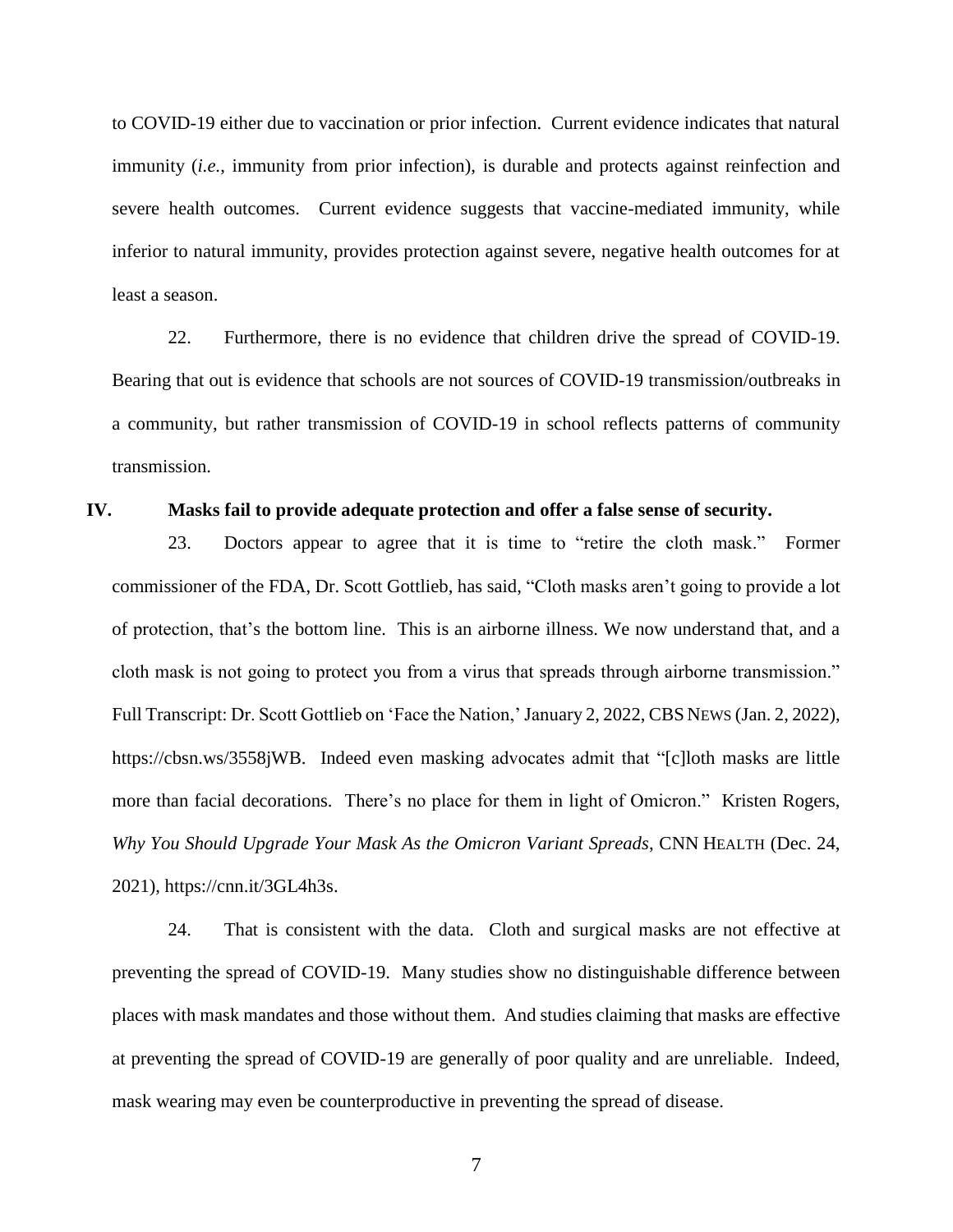25. Furthermore, there are documented harms associated with long-term wearing of masks. Studies, for example, have found that children who wear masks in schools suffer physical discomfort (*e.g.*, headaches), mental and emotional pain (*e.g.*, less happiness or irritability), and are less capable at school. Masks could also impair the educational and emotional development of children.

26. In short, mask mandates—especially for school children—represent a reversal of a long-held consensus on the merits of community masking, and rests on assumptions and premises that reject the fundamental tenets of modern medicine, statistical analysis, and public health decision-making. They do so while failing a cost-benefit analysis and imposing real, tangible harm.

## **COUNT ONE – DECLARATION THAT THE CURRENT MASK MANDATE IS VOID**

27. Plaintiffs incorporate by reference the allegations in all preceding paragraphs.

28. The District is a political subdivision within the meaning of § 67.265.1, RSMo.

29. The Current Mask Mandate is an "order" within the meaning of § 67.265.1, RSMo.

30. The District issued its Current Mask Mandate on January 4, 2022.

31. The District issued its Original Mask Mandate on August 3, 2022, when there was an emergency order declared pursuant to chapter 44, RSMo.

32. The Current Mask Mandate is an order that "directly or indirectly closes, partially closes, or places restrictions on the opening of or access to any one or more business organizations, churches, schools, or other places of public or private gathering or assembly, including any order, ordinance, rule, or regulation of general applicability or that prohibits or otherwise limits attendance at any public or private gathering ... ." § 67.265.1(1), RSMo. The same was true about the Original Mask Mandate.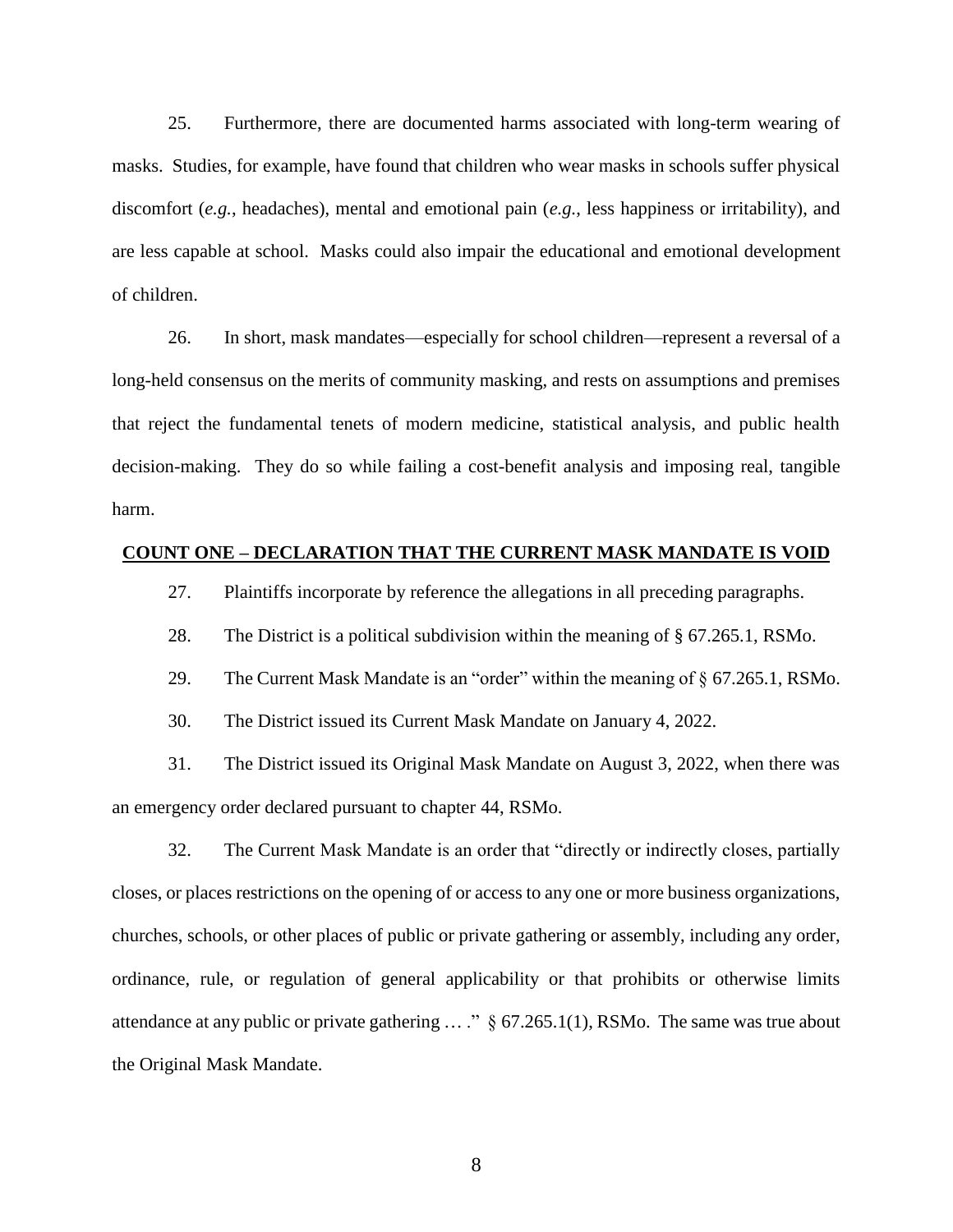33. Specifically, the Current Mask Mandate places restrictions on access to "schools, or other places of public or private gathering or assembly," § 67.265.1(1), RSMo, because it limits access to schools to only masked individuals or to individuals who fall under an exception to the mask requirement. The same was true about the Original Mask Mandate.

34. On information and belief, students who refuse to comply with the Current Mask Mandate will be excluded from school property, face discipline, and may be sent home. On information and belief, the same was true about the Original Mask Mandate.

35. On information and belief, students who refuse to comply with the Current Mask Mandate will not be allowed in school and the same was true about the Original Mask Mandate.

36. As a result, the Original Mask Mandate was subject to § 67.265.1(1), RSMo, and expired after thirty days absent further authorization by the District school board. On information and belief, there was no such authorization within the requisite thirty days of the Original Mask Mandate's issuance.

37. Therefore, the Original Mask Mandate expired after thirty days and became a prohibited order.

38. Because the Current Mask Mandate is essentially the same as the Original Mask Mandate, it is a prohibited order under § 67.265.

### **COUNT TWO – CURRENT MASK MANDATE IS UNLAWFUL**

39. Plaintiffs incorporate by reference the allegations in all preceding paragraphs.

40. Plaintiffs challenge the validity of the Current Mask Mandate, and seek a declaration that it is unlawful and *ultra vires*.

41. By law, "[i]t shall be the general duty and responsibility of the department of health and senior services to safeguard the health of the people in the state and all its subdivisions." § 192.020.1, RSMo.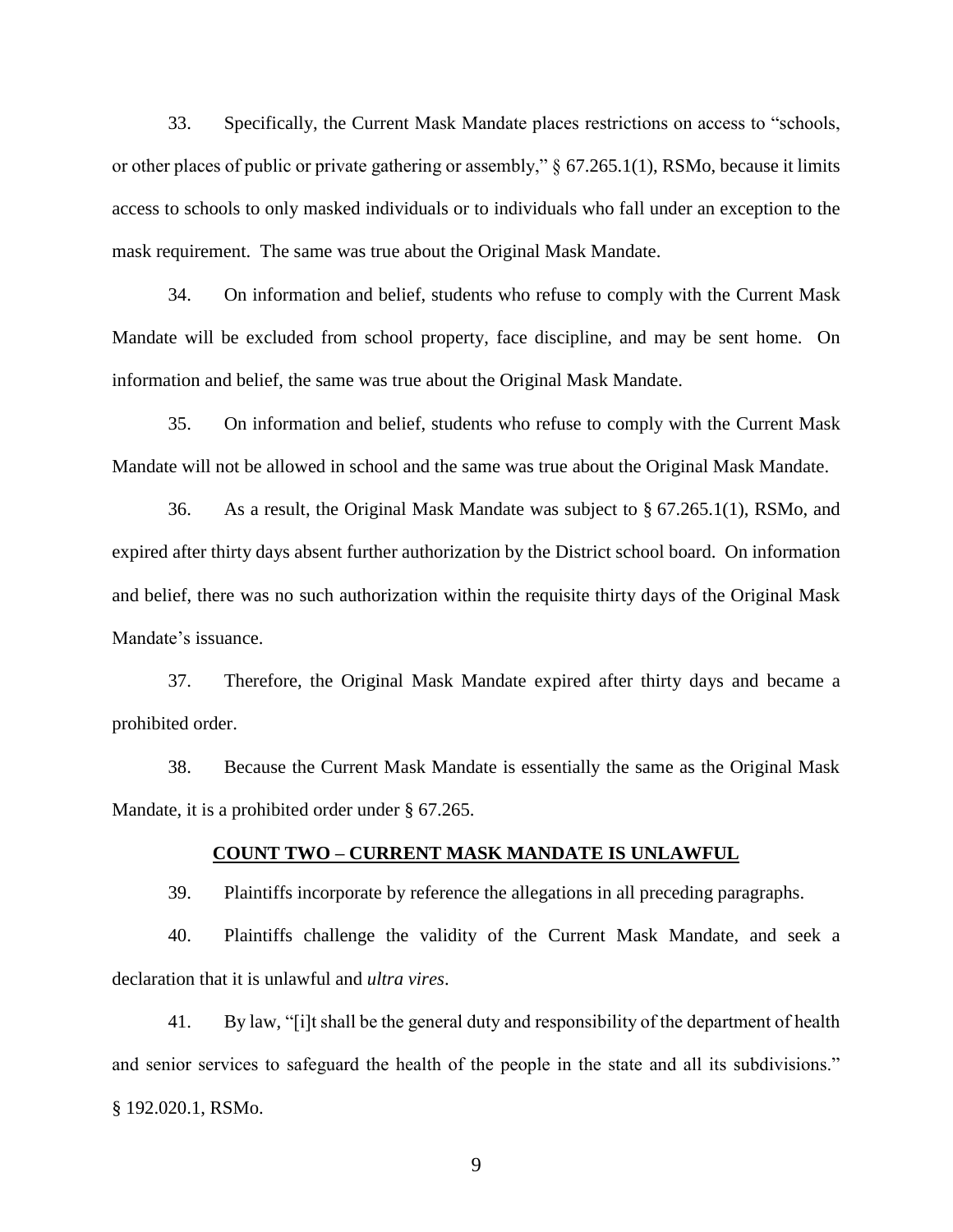42. DHSS has not delegated, and indeed could not delegate, that authority to school districts.

43. The local health authority cannot issue an order requiring schoolchildren to wear masks.

44. Neither the Missouri Constitution nor the General Assembly has granted the School District a general police power to enact law for the public welfare.

45. Neither the General Assembly, DHSS, nor the School Board has delegated to the superintendent a general power to issue public health orders like the Mask Mandate.

46. Neither the General Assembly, DHSS, nor the School Board could delegate to the superintendent a general power to issue public health orders like the Mask Mandate.

47. In fact, Missouri statutes require DHSS to set health policy in schools. This indicates that only DHSS may provide appropriate measures to safeguard the public health. *See*  § 167.181, RSMo (DHSS promulgates mandatory vaccination requirements for schoolchildren); § 167.182, RSMo (DHSS develops informational brochure on HPV).

48. Missouri law thus does not authorize Defendants to impose a mask mandate.

49. The District does not have authority to impose a mask mandate for public health reasons.

50. For those reasons, the Current Mask Mandate is an unlawful order and Missouri's schoolchildren should not be subject to it.

## **COUNT THREE – THE CURRENT MASK MANDATE IS UNREASONABLE, ARBITRARY, AND CAPRICIOUS**

51. Plaintiffs incorporate by reference the allegations in all preceding paragraphs.

52. Plaintiffs challenge the validity of the Mask Mandate, and seek a declaration that that it is unreasonable, arbitrary, and capricious.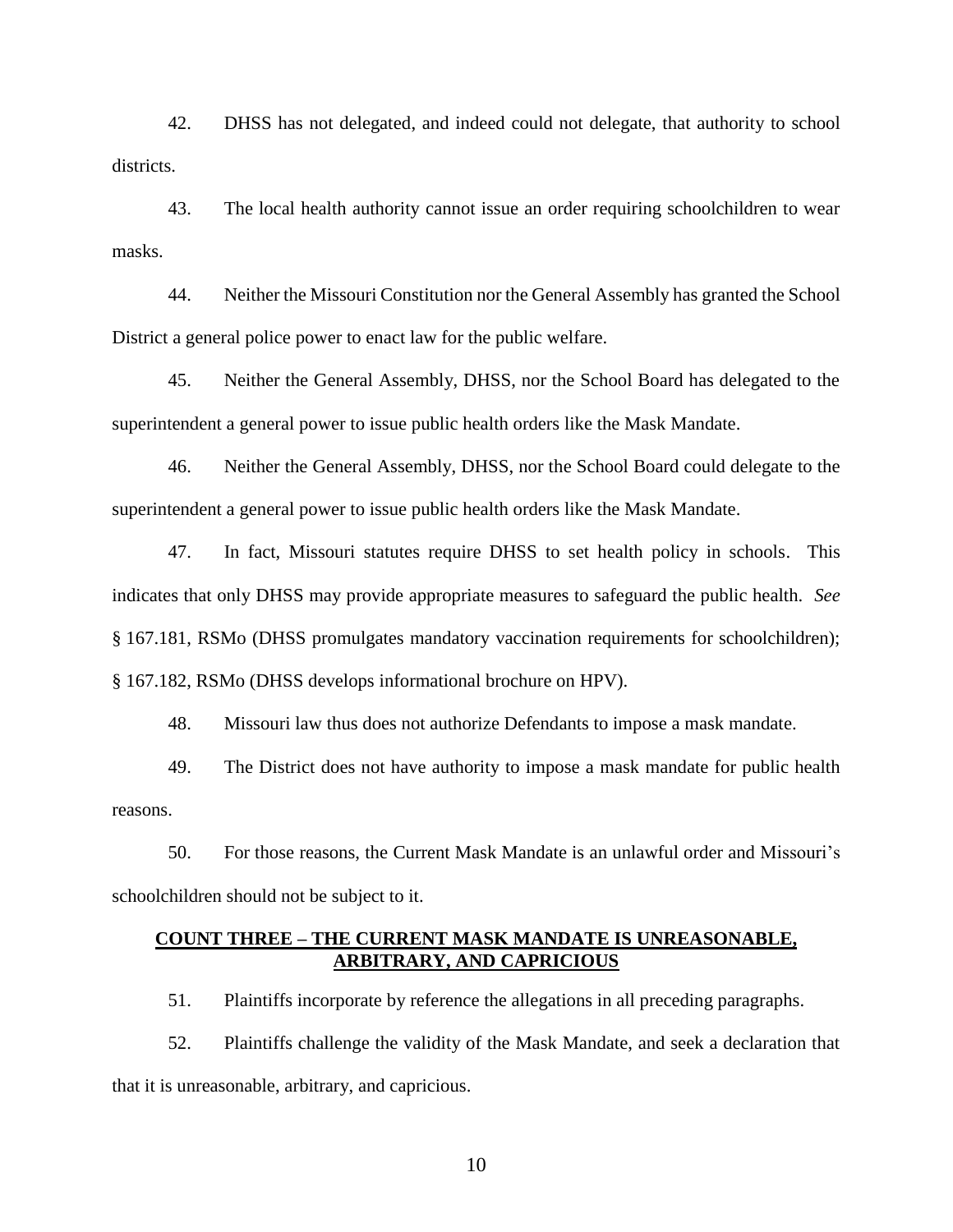53. School Districts are "agencies" within the definition under the Missouri Administrative Procedure Act. *See P.L.S. ex rel. Shelton v. Koster*, 360 S.W.3d 805, 818 (Mo. Ct. App. 2011). School Districts may not exercise their power in an "unreasonable, arbitrary, capricious or unlawful manner." *Magenheim v. Bd. of Educ. of Sch. Dist. of Riverview Gardens*, 347 S.W.2d 409, 417 (Mo. App. 1961).

54. The Current Mask Mandate requires all elementary schoolchildren (defined as all children who are of the age to attend K-12 school) attending schools in the District to wear a mask with few exceptions when they are at school. That decision is arbitrary and capricious.

55. Government action is arbitrary, capricious, and unreasonable when it is based on *post hoc* rationalization, when it fails to consider an important part of the problem it is addressing, and when it fails to consider less restrictive alternatives before infringing on citizens' liberty. *See*, *e.g.*, *Dep't of Homeland Sec. v. Regents of the Univ. of Cal.*, 140 S. Ct. 1891, 1905, 1909 (2020); *Michigan v. EPA*, 135 S. Ct. 2699, 2706 (2015). "[A]n agency which completely fails to consider an important aspect or factor of the issue before it may also be found to have acted arbitrarily and capriciously." *Barry Serv. Agency Co. v. Manning*, 891 S.W.2d 882, 892 (Mo. App. W.D. 1995) (quoting *Motor Vehicle Mfrs. Ass'n of U.S., Inc. v. State Farm Mut. Auto. Ins. Co*., 463 U.S. 29, 43 (1983)). In addition, agencies must consider whether there are less restrictive policies that would achieve their goals. *See Regents of the Univ. of Calif.*, 140 S. Ct. at 1912 (quoting *State Farm Mut. Auto.*, 463 U.S. at 51).

56. On information and belief, the District failed to consider fully the potential social and economic consequences of the Mask Mandate, including the effect of the mandate on schools and the community.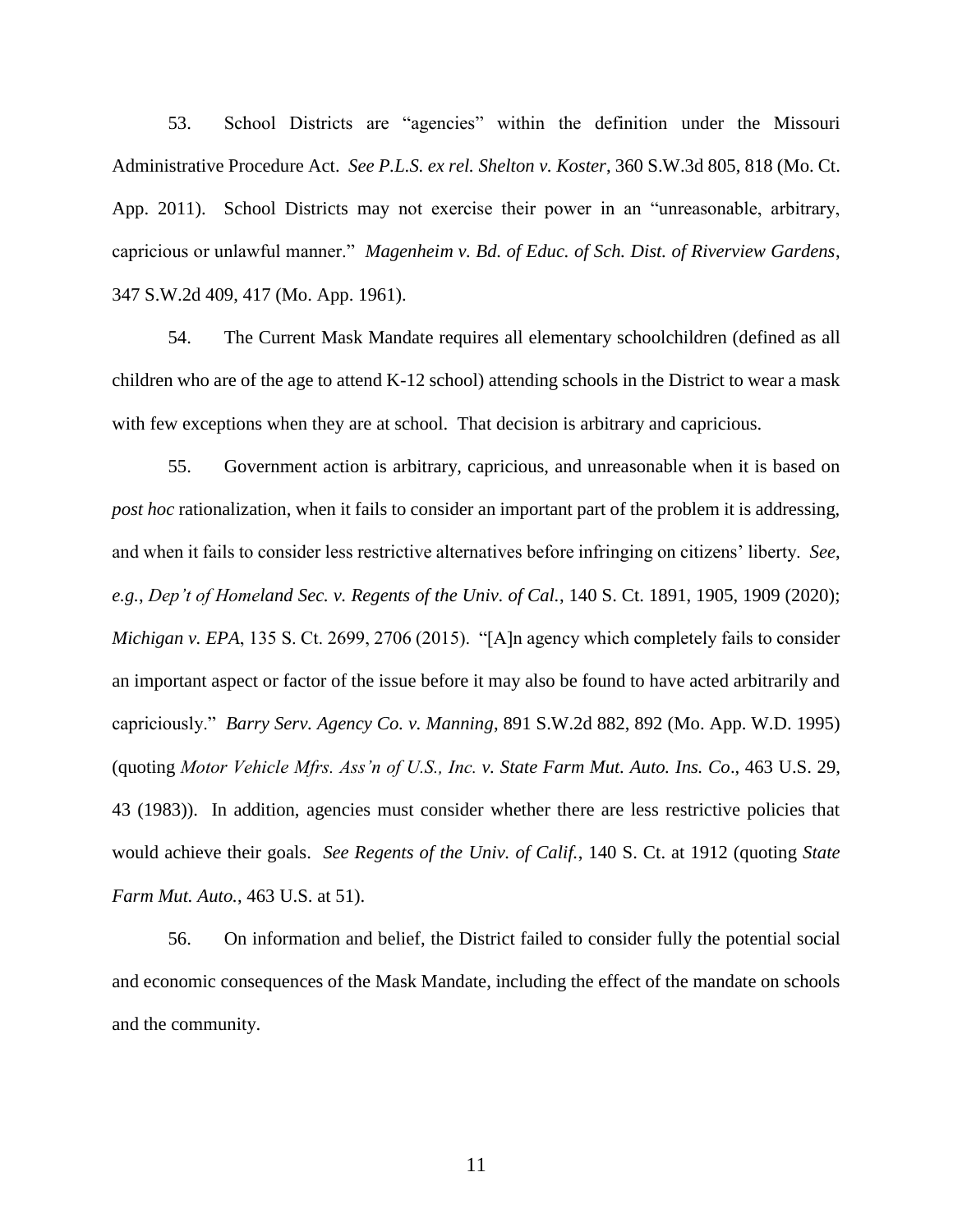57. On information and belief, the District failed to fully consider key characteristics of COVID-19, including severity of disease among different age and risk groups, availability and effectiveness of control measures and treatment options, and the fact that many people have immunity either because of vaccination or prior infection.

58. On information and belief, the District failed to consider the fact that the Omicron variant is less likely to cause severe illness and death.

59. On information and belief, the District failed to grapple with a large swath of relevant science, data, statistics, studies, or alternatives. That includes failing to grapple with the weakness of the evidence supporting community masking as a mitigation measure, and the significant evidence showing that masking does very little or nothing to prevent the spread of COVID-19.

60. On information and belief, the District failed to consider the harms masking impose on schoolchildren.

61. The factors listed above are not an exhaustive list. Ultimately, the Mask Mandate represents an irrational analysis of the costs and benefits of mandating community masking. For those reasons, and more, the Mask Mandate is unreasonable, arbitrary, and capricious.

# **COUNT FOUR – VIOLATION OF MISSOURI CONSTITUTION, ART. IX, § 1(a)**

62. Plaintiffs incorporate by reference the allegations in all preceding paragraphs.

63. Article IX, § 1(a) of the Missouri Constitution provides schoolchildren a right to a free public education.

64. Since the Mask Mandate arbitrarily prohibits schoolchildren from attending class in-person in the District, serves no legitimate public health purpose, and is unlawful, it violates the rights of schoolchildren in the District to a free public education.

65. To the extent the District provides virtual learning, virtual learning is no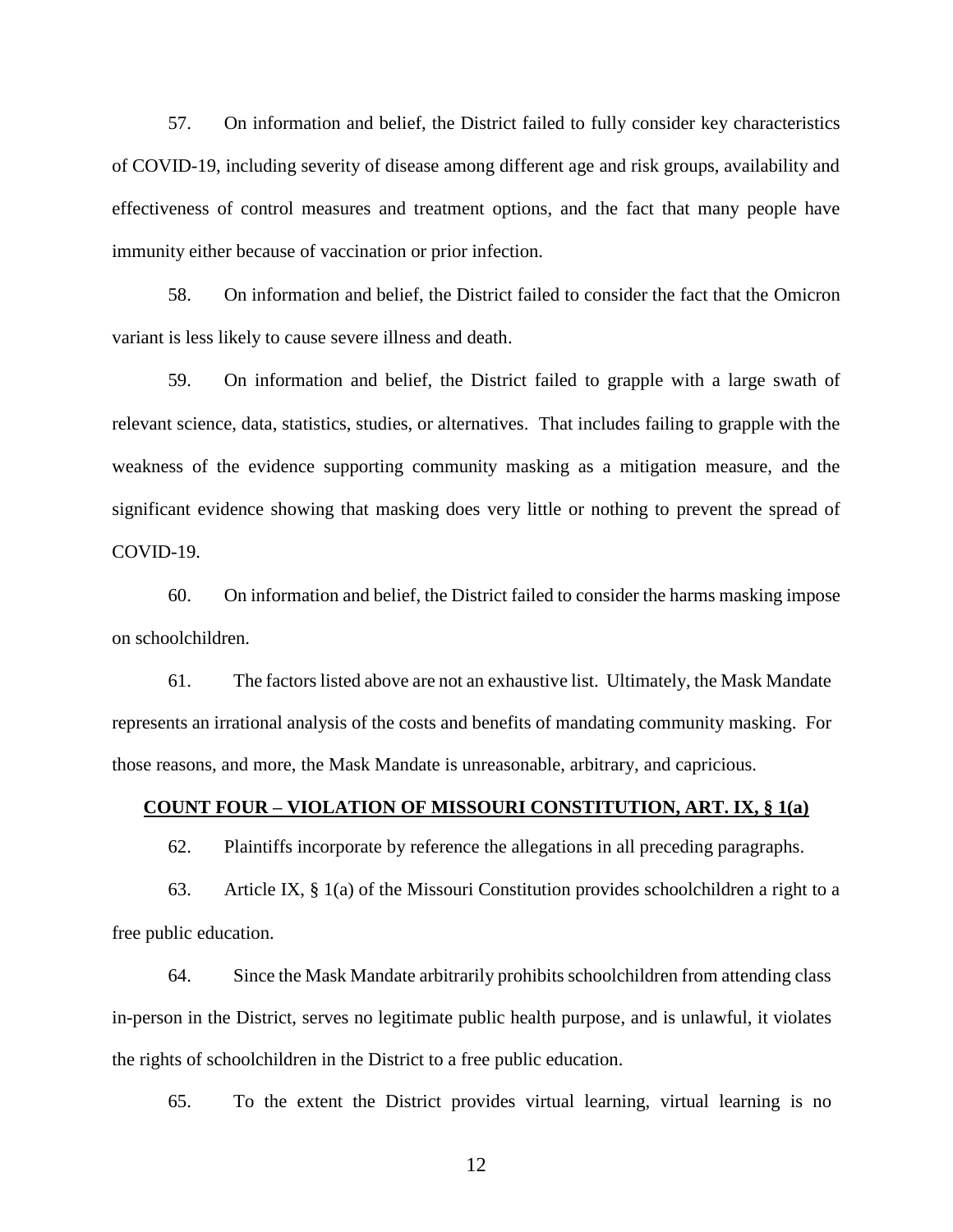substitute for in-person instruction and cannot remedy the constitutional violation.

# **CONCLUSION**

WHEREFORE, Plaintiff respectfully requests that this Court:

- a. Declare that the Current Mask Mandate is unconstitutional, unlawful, and/or *ultra vires*;
- b. Declare that the Current Mask Mandate is arbitrary, capricious, unreasonable, and invalid;
- c. Declare that the Current Mask Mandate is a prohibited order under § 67.265, RSMo;
- d. Enjoin the District and its officers, employees, and agents from enforcing the Current Mask Mandate or any similar order that has the effect, directly or indirectly, of implementing the Current Mask Mandate or a similar order;
- e. Grant relief by injunction, certiorari, mandamus, prohibition, or other appropriate action against the District and its officers, employees, and agents, providing that the Current Mask Mandate is unlawful, arbitrary, capricious, unreasonable, and invalid;
- f. Enter a final judgment in Plaintiffs' favor on all Counts in this Petition; and
- g. Grant such other and further relief as the Court deems just and proper under the circumstances.

Dated: January 21, 2022 Respectfully submitted,

# **ERIC S. SCHMITT Attorney General of Missouri**

*/s/ James S. Atkins* James S. Atkins, MO Bar #61214 Michael E. Talent, MO Bar #73339